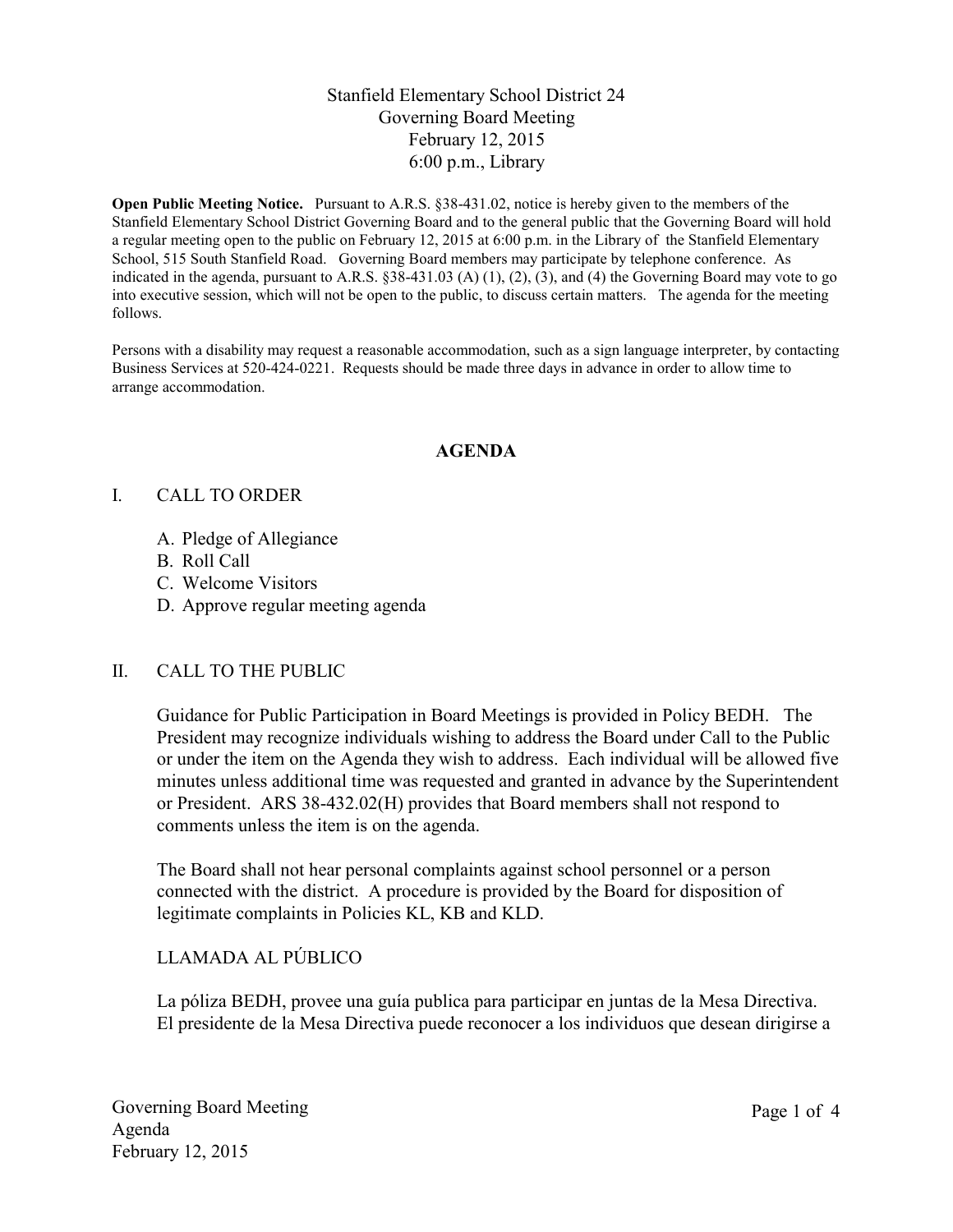la mesa bajo llamada al público o bajo el artículo en la agenda que desean tratar. A cada individuo se le otorgaran cinco minutos de tiempo, a menos que el Presidente o Superintendente le hayan concedido tiempo adicional por adelantado. La Póliza ARS 38- 432.02 dice que ningún miembro de la mesa responderá a ningún tipo de comentarios de temas que no estén en la agenda.

La mesa no oirá quejas personales en contra de personal de la escuela o personas que tengan alguna conexión con el Distrito. Para este tipo de quejas la mesa provee otro tipo de procedimientos para la disposición de quejas legítimas las cuales se encuentran en las siguientes Pólizas KL, KB, y KLD.

#### III. APPROVAL OF MINUTES

Approve the January 15, 2015 regular governing board meeting minutes.

### IV. AWARDS AND RECOGNITIONS

- A. Students of the Month
- B. Employees of the Month
- 1. Certified: Yvette Hernandez
- 2. Classified: Jean Elshere
- C. Presentation of Award of the Healthier U.S. Schools Challenge, Gold of Distinction Mary Szafranski, ADE Associate Superintendent of Health and Nutrition Services Deputy and Gayle McCartney, ADE Healthier US School Challenge Specialist

### V. REPORTS

- A. Superintendent's Report 1. Update on FY16 budget projection
- B. January Public Funds Expenditure Reports (Pages 1-4)
- C. January Student Activities Report (Page 5)
- D. Principal's Report (Page 6)
- E. Operations Support Services Reports (Pages 7-10)
	- 1. Maintenance
	- 2. Transportation

Governing Board Meeting Agenda February 12, 2015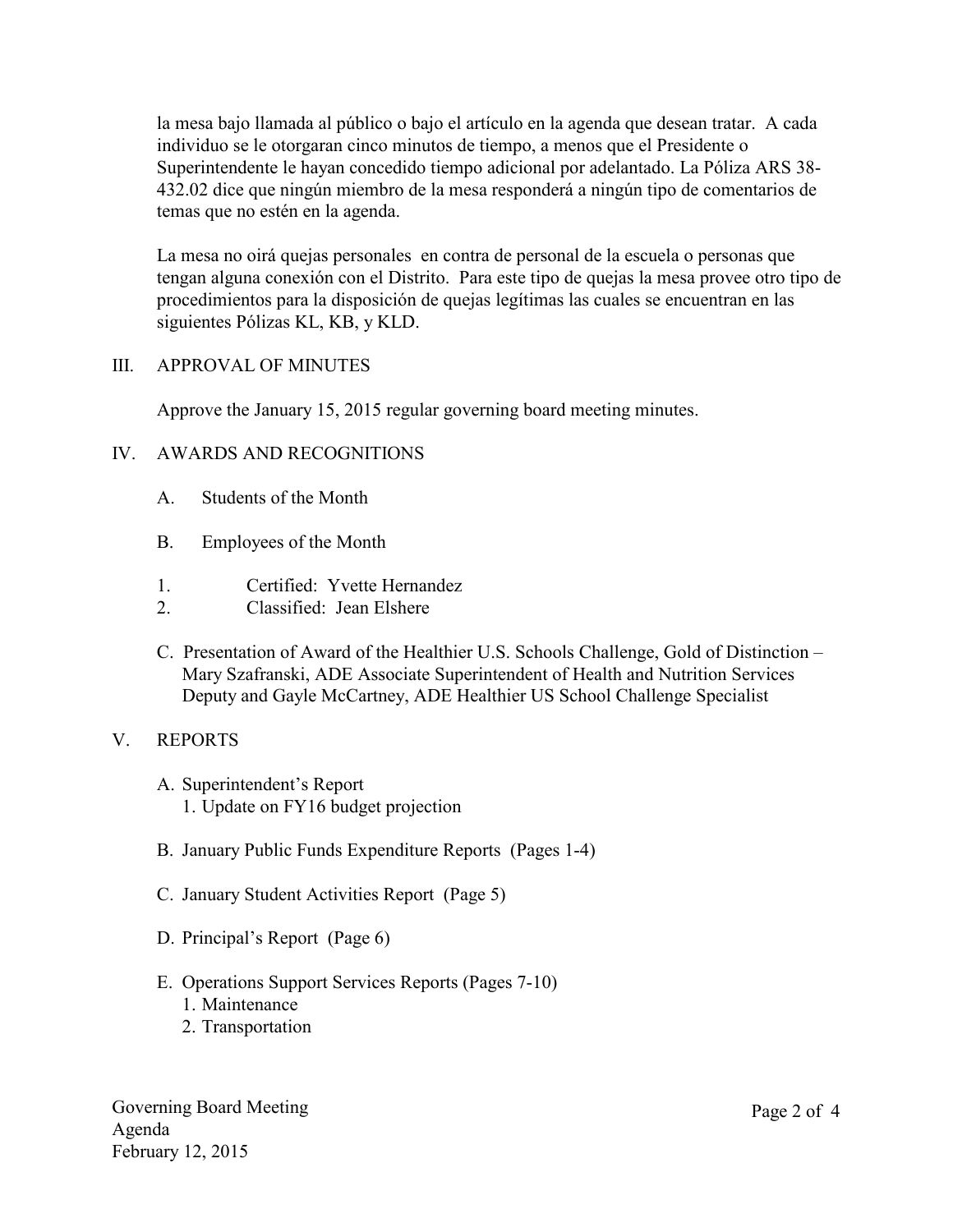- 3. Technology
- VI. NEW BUSINESS ACTION ITEMS PERSONNEL

All hiring is pending satisfactory completion of background investigation, records verification, and fingerprint report.

- A. Reaffirm renewal of employment contract for Principal Christopher Lineberry for the 2015-2016 school year with same contract terms as in 2014-15.
- B. Approve termination of Michael Cluff, Grounds, effective January 26, 2015 for cause
- C. Approve hire effective January 20, 2015, Notice of "At-Will" Appointment 10-month schedule:
	- 1. Maria Cordero, Custodian
- D. Approve creation of extra duty contracts for Extended Day program
- E. Accept resignation of Maria Cordero, Custodian, effective January 30, 2015. (Page 11)
- F. Approve extra duty contract for Extended Day program for:
	- 1. Selina Bennett
	- 2. Gerald Hoffman
	- 3. Jessica Holley

#### VII. NEW BUSINESS ACTION ITEMS – BUSINESS

- A. Ratify approval of payroll vouchers
	- 1. PV17 \$135,032.24
	- 2. PV18 \$132,578.07
- B. Ratify approval of expense vouchers
	- 1. EV1532 \$20,370.60
	- 2. EV1533 \$67,651.36
	- 3. EV1534 \$29,800.44
	- 4. EV1535 \$13,910.24
	- 5. EV1536 \$31,565.54
- C. Heinfeld, Meech & Co., P.C. Audit Reports for the fiscal year ending June 30, 2014
	- 1. Audit Report Transmittal Letter (Pages 12- 16)
	- 2. Comprehensive Annual Financial Report (Separate Package)